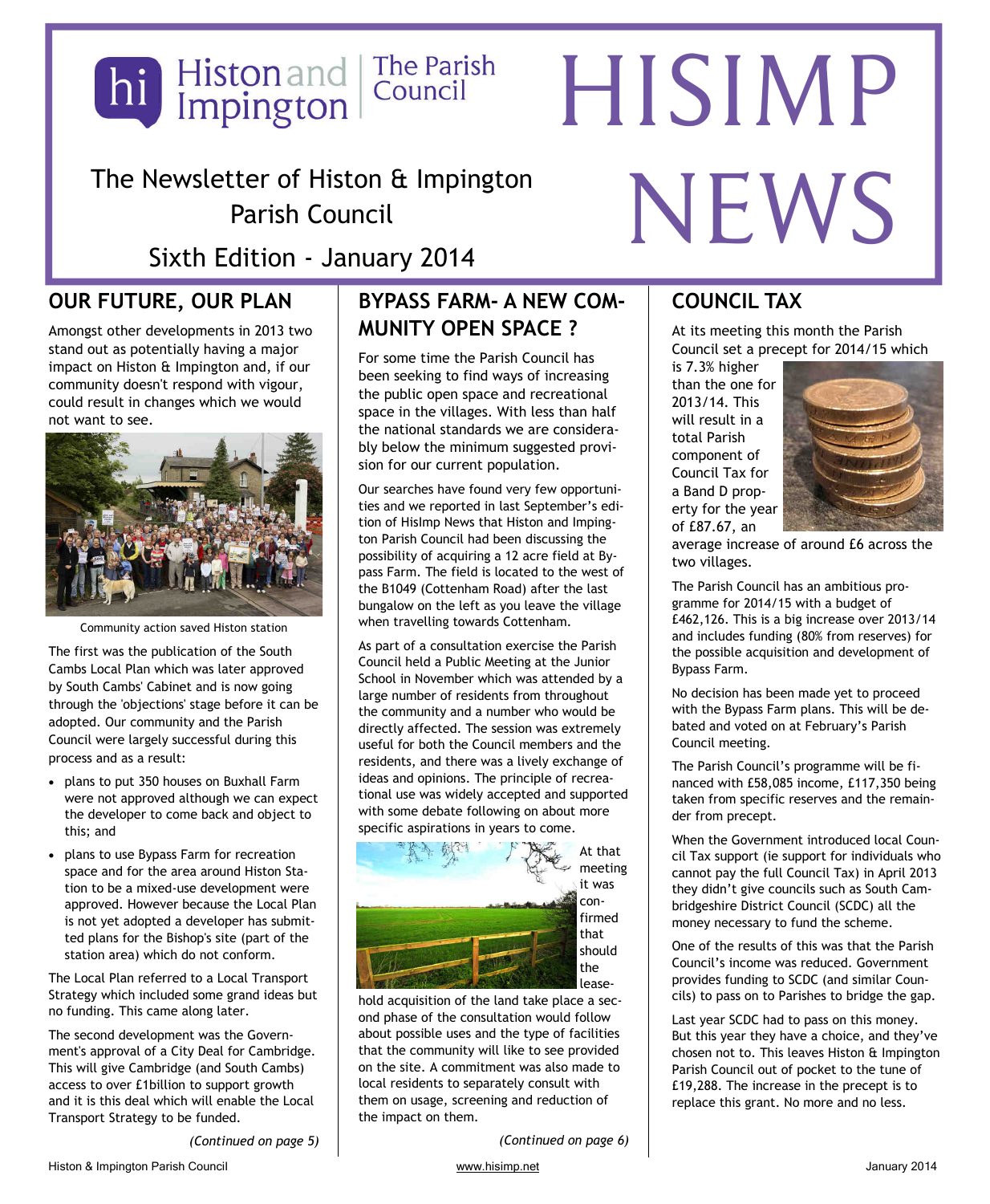#### **Parish Office Contacts**

| Open at the Recreation Ground Centre |                                      |  |
|--------------------------------------|--------------------------------------|--|
| Monday to Thursday                   | $9.30$ a.m. $-12.30$ p.m.            |  |
| Tuesday                              | $2.00$ p.m. $- 4.00$ p.m.            |  |
| Other times by appointment           |                                      |  |
| Parish Clerk:                        | Angela Young<br>clerk@hisimp.net     |  |
| Admin/Planning:                      | Chelsea Presland<br>admin@hisimp.net |  |
| Telephone: 235906                    |                                      |  |
| <b>Recreation Manager:</b>           | Lynda Marsh<br>rec.clerk@hisimp.net  |  |
| Telephone: 232423                    |                                      |  |

| <b>Parish Councillors</b>                 |                |
|-------------------------------------------|----------------|
| Chairman                                  |                |
| David Jenkins - Pease Way                 | 07739 758859   |
| david.jenkins@hisimp.net                  |                |
| Vice Chairman                             |                |
| Denis Payne - Impington Lane              | 233577         |
| denis.payne@hisimp.net                    |                |
| Hooda Abdullah - South Road               | 235989         |
| Marian Cleaver - High Street              | 232897         |
| Ian Cooper - Brackenbury                  | 236359         |
| Marcus Dann - Cottenham Road              | 234060         |
| Neil Davies - Dwyer Joyce Close           | 232514         |
| Janet Diplock - Oates Way                 | 503048         |
| Jonathan Dixon - Youngman Avenue          | 236605         |
| John Dunn - Croft Close                   | 232698         |
| Cedric Foster - Clay Street               | 234156         |
| Brian Ing - Woodcock Close                | 234291         |
| David Legge - Villa Road                  | 233565         |
| Derek Marston - Dwyer Joyce Close         | 236131         |
| Ruth Moulder - Winders Lane               | 573445         |
| Pene Nudds - Clay Close Lane              | 237155         |
| Edd Stonham - Normanton Way               | 564534         |
| Josephine Teague - Milton Rd              | 235127         |
| <b>County Councillors:</b>                |                |
| David Jenkins - Pease Way                 | 236232         |
| Mike Mason - Cottenham                    | 01954 250391   |
| <b>District Councillors:</b>              |                |
| Jonathan Chatfield - Parr Close           | 520132         |
| Edd Stonham - Normanton Way               | 564534         |
| 232514<br>Neil Davies - Dwyer Joyce Close |                |
| Councillor email addresses can            | found at<br>be |
| www.hisimp.net                            |                |

Published by Histon & Impington Parish Council The Parish Office, Histon & Impington Recreation Ground, New Road, Impington, Cambridge CB24 9LU

> Edited by: Denis Payne

#### **YOUTH COMMITTEE NEWS**

The word heat map below is generated from the responses to a recent questionnaire our young people completed; amongst other things it represents what activities they would like, what topics they want to know more about and which issues they are worried about. In the coming year it will be one of

the tasks of the youth committee to determine how to make some of these things happen and how to fill some of the gaps in provision.

#### The Parish

Council is looking for two people to join the Youth Committee as co-opted members. Any local resident, of any age, is welcome though we would particularly welcome one of our younger residents. The committee meets four times a year to plan activities and initiate projects for our young people. If you think you might be interested or just want to be involved without joining the committee, please get in touch with the Clerk on 235906 or e-mail clerk@hisimp.net.

#### **DON'T PARK ON FOOTPATHS**

Lots of people do and often for what they think are the right reasons but they shouldn't.

So what are these 'right reasons'? Actually there's only one viz so as to not obstruct the road. Plus

there's a frequent excuse: 'I'm only making a delivery, I won't be long'. Neither cuts any ice. Let's consider them.

Why should it be better to obstruct a footpath than a road? It's not if you're on a footpath with a buggy or on a mobility scooter you have no alternative. If the footpath is obstructed you can't simply step off into the road. However if the road is 'obstructed' by a parked vehicle others can simply move out and pass the it on the other side of the road.

Why should the delivery person's convenience be more important than that of the footpath user? Some companies do instruct their drivers not to park on footpaths unless there's no alternative so if it's right for them why can't it be right for everyone?

In addition to the obstruction issue there are other good reasons not to park on footpaths:

#### **FILM PROJECT – UPDATE**

In the last newsletter we ran an advert (see page 6) about an exciting new film project the Youth Committee are helping to run. The project will be starting at the end of this month so if you have already responded you should hear from our film maker Steve Wallis very soon. If you missed the advert, or forgot

Recreation Histon people าลแ ootbal

to get in touch, **it is not too late**. As well as those interested in the film making side of the project we are particularly interested in hearing from you if you were a student at IVC any time over the last 75 years, especially if you are one of two or

more generations in the same family who attended and are willing to talk about your recollections of school life.

- 
- it wears them out. Footpaths are designed for pedestrian use and vehicles do damage the surface, causing it to break up prematurely. Then they're dangerous not just because they become trip hazards but also because they allow water to collect and in the winter this becomes ice.
	- they are not designed for heavy vehicles. There are utility ducts and pipes under footpaths and when heavy vehicles park on them they can be damaged and need repair with the resulting cost and disruption.

It's especially important not to park on grass verges. These get damaged very quickly and they easily become mud verges.

Finally let's remember why it's better to park on the road - because it slows traffic down. With the exception of the B1049 none of our roads is that busy and traffic should never exceed 30mph. Parked vehicles here and there are a useful speed mitigation measure!

In the end let common sense prevail. Give priority to people who must use the footpaths, be mindful of our green infrastructure and don't worry about slowing traffic down. But if you're in a quiet cul-de-sac with a narrow road and limited alternative parking and unloading options do what's appropriate in the circumstances.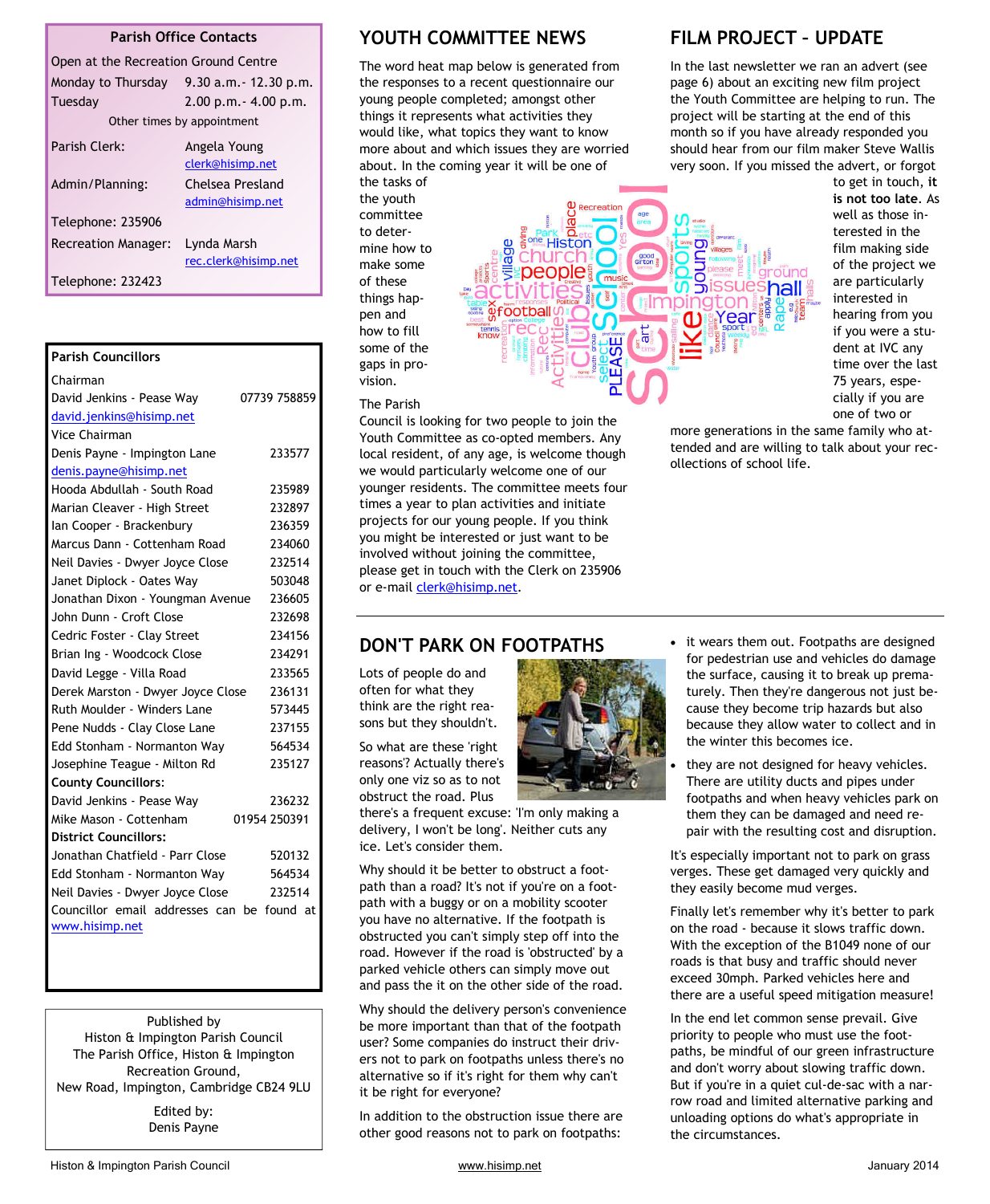#### **2014: AN EXCITING YEAR FOR HISTON & IIMPINGTON TWILIGHT AT THE MUSEUMS**

2014 promises to be an eventful year in our community. 2012 and 2013 were already pretty memorable with several Royal Wedding and Olympics inspired events and this year we've got the Tour de France and other initiatives.



The year starts slowly in January with the

Friends of the Rec annual quiz on Friday  $31^{st}$ . The Friends (www.friendsoftherec.co.uk) was formed several years ago to raise money to support the new Rec and it's not lost the habit. It's raised over £100,000 over the years and now does much more organising and promoting a range of activities including a number highlighted below.

In February IVC will hold its annual art exhibition. This has been held every year since 1958 and has been the source of many paintings which are on display around the college. And maybe towards the end of the month we'll see new gates to Homefield Park although perhaps March is more likely.



We celebrate Spring in March with Choir 2000's Spring Concert (www.choir2000.org)

at the Baptist Church when it will be performing JS Bach's St John Passion. There will be other concerts in May (Come and Sing), June (Summer concert) and December (Advent concert).

Easter's late in 2014. It doesn't arrive until the middle of April when it coincides with the Red Lion beer festival

(theredlionhiston.co.uk). It's also the month when we expect to see the newly refurbished St Andrews Centre opening its doors for the first time. And we'll see the first events of the year organised by the Enviro Volunteers (hisimpenviro.wordpress.com) at the Crossing Keepers Hut, first to celebrate Easter and later St George's Day.

In May there's the annual parish meeting, and look out for something a little more than usual this year, and the start of summer activities at the Rec with the Impington Running Festival on Mayday Bank Holiday Monday

#### The Flaming June Half Marathon

(hwww.theflamingjunehalf.co.uk) is organised by the Friends and will run for the first time in June, 2014. It will be followed at the end of the month by the Rec Sports and Funday which will include a local cycling event in anticipation of the visit of the Tour de France to Cambridge in July and an inter village Community Games. Watch out for more details which will be released 'shortly'.

July as always is the Histon Feast (www.hisimp.com/feast) which sets us up for



a summer of activity and we keep our fingers crossed that we can enjoy most of them outside.

There will be events to remember the start of World War 1 across the UK and around the world in August. Histon & Impington will participate and plans are being developed to ensure that we can all remember and understand.

There's more history to reflect on in September as IVC cele-

# *impington* village college

brates 75 years since it first opened its door to students. We can expect IVC75 to run through the next 12 months as the college uses this event to raise its profile and establish a good foundation for its next 75 years.

October's the time for Harvest Festivals and then with the end of summer time winter's rapidly approaching.

There's another Friends event in November: the successful Bonfire Burn 10k (www.bonfireburn10k.co.uk) in its  $4<sup>th</sup>$  year.

Later in the month we get to enjoy the fireworks at IVC and then at the end of the



month there's a Halloween event at the Crossing Keeper's Hut run by the Enviro Volunteers. And of course November is the month of Remembrance Sunday with the service at the war memorial.

Finally December: Carols on the Green, Santa's Grotto at the Crossing Keeper's Hut (Enviro Volunteers again) and, of course, Christmas Services at our churches. It's going to be quite a year.

#### **KEY CONTACTS**

Friends of the Rec, Neil Davies, 232514, neilsdavies12@gmail.com

IVC, Amy Wormald, awormald@impington.cambs.sch.uk

Choir 2000, Beatrix Bown, 561635, beatrix@ntlworld.com,

Histon Feast, Steve Cox, 237176, stevecox.histon@gmail.com

Enviro Volunteers, Pene Nudds, pene.nudds@googlemail.com

Wednesday 19th February 2014 4.30pm to 8:30pm

As darkness falls, Museums and collections across Cambridge are opening their doors into the night for an exciting evening of FREE drop-in and bookable family events.

Taking place in twelve venues across the city, set out and discover the extraordinary world of Cambridge museums and collections after dark. Whether it's experiencing the sights and sounds of ice at The Polar Museum, journeying by torchlight through the Botanic Garden Glasshouses or creating amazing photographs in the evocative setting of the Museum of Technology, there will be plenty to explore!

Get ready for the adventure by visiting www.cam.ac.uk/museums/twilight

The following venues are taking part in Twilight at the Museums:

Museum of Archaeology & Anthropology,



Downing Street www.maa.cam.ac.uk

Cambridge University Botanic Garden, Brookside www.botanic.cam.ac.uk

Museum of Cambridge, Castle Street www.folkmuseum.org.uk

Cambridge Science Centre, Jesus Lane www.cambridgesciencecentre.org

Museum of Classical Archaeology, Sidgwick Avenue www.classics.cam.ac.uk/museum

Farmland Museum and Denny Abbey, Ely road, Waterbeach (A10)

www.dennyfarmlandmuseum.org.uk

Fitzwilliam Museum, Trumpington Street www.fitzmuseum.cam.ac.uk

Kettle's Yard, Castle Street www.kettlesyard.co.uk

The Polar Museum, Lensfield Road www.spri.cam.ac.uk/museum

Sedgwick Museum of Earth Sciences, Downing Street www.sedgwickmuseum.org

Cambridge Museum of Technology, Cheddars Lane www.museumoftechnology.com

Whipple Museum of the History of Science, Free School Lane www.hps.cam.ac.uk/whipple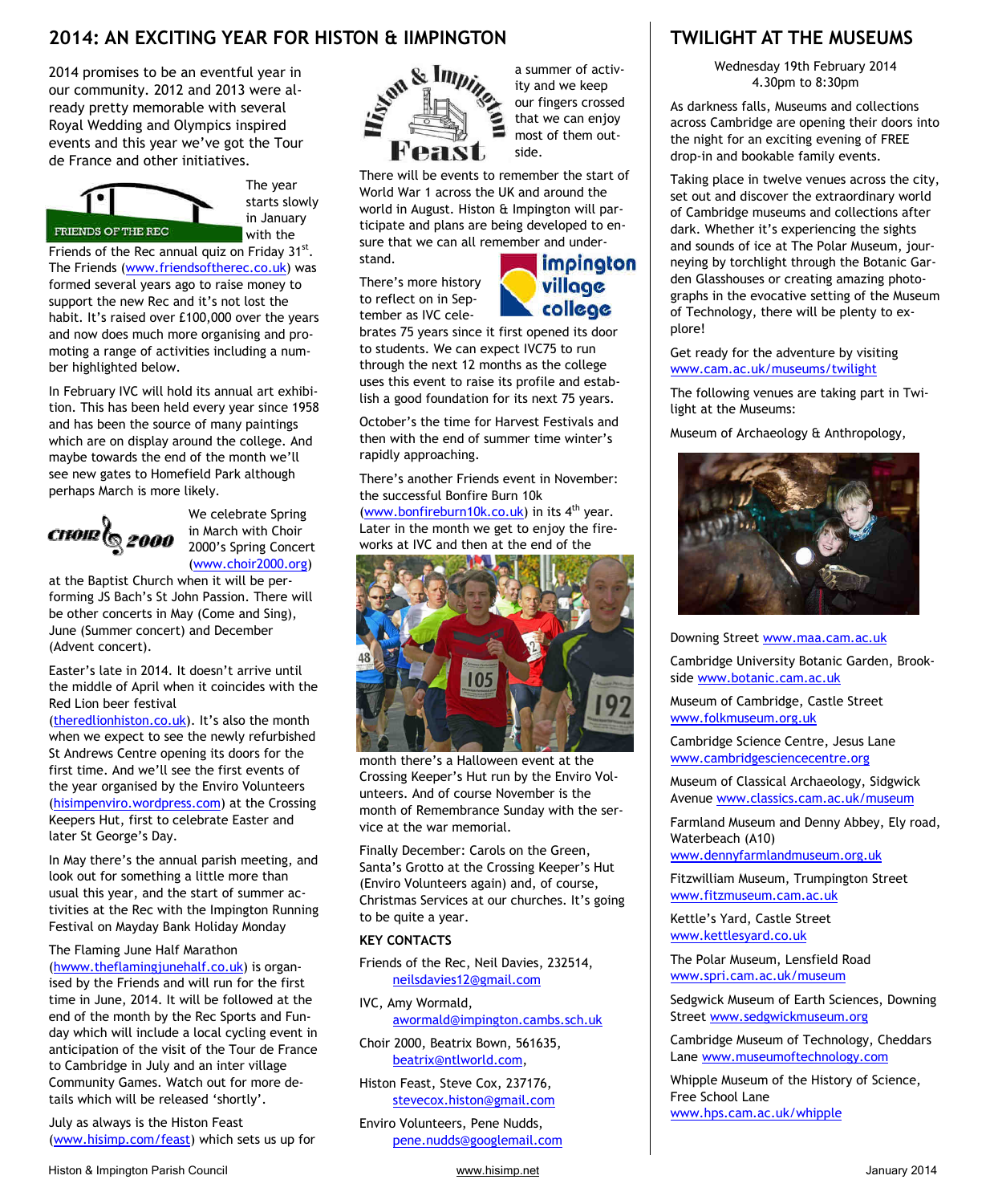### **SAFETY IMPROVEMENTS FOR STATION ROAD AND THE HIGH STREET NEARING FRUITION**

A year ago plans were in place to put in a traffic island between the Co-Op and The Boot, to help pedestrians cross a very wide 'splay' and discourage vehicles turning onto Station Road from cutting the corner. So confident were we that it was going to happen an article appeared in this newsletter announcing it. Well, as you may have noticed we were wrong - its not there. Yet.

This is a central area of the villages, and is a 'meeting of ways', with a lot of traffic, school children, parents with buggies and much more, all coming together at one crunch point.

The County Council took the scheme back to the drawing board and in consultation with the Parish Council have come up with a more comprehensive set of improvements; and it should be worth the wait.

The original proposal was for a traffic island to slow turning traffic and ease pedestrian crossing, however an alternative is to build out the kerb on both sides. The two schemes have been drawn up and analysis is being done to ensure larger vehicles can make the turn safely. The final hurdle is submission to a 'Safety Audit' which is due in the near future.

Whichever of the two Station Road schemes are chosen, work to improve the wider area is also planned. The pavement and kerbs outside the Co-Op Food and Pharmacy stores will be tidied up and realigned to improve safety for pedestrians and encourage a safer flow of traffic. Finally, the prospect of a crossing onto The Green is much welcomed in the form of a zebra crossing.

This work is funded by money coming from infrastructure budgets from large developments in the 'Cambridge Northern Corridor'. For anyone interested, the scheme is to be presented at the Council Meeting on 17<sup>th</sup> February at 7:30pm at the Rec Ground.

# **BUS BOOST FUNDING TO HELP IMPROVE ACCESSIBILITY AT THE COPPICE**

Having taken some time to evaluate the state of the bus facilities - alongside similar exercises for dropped kerbs, cycle parking provision and footpath barriers - in and around the villages, the Parish Council was able to identify that the bus stop at The Coppice needs some attention.

It was brought to our attention that it can be difficult to get on

and off at this stop due to the height difference between the path and the road (unusually, the path is lower than the road) especially for those with mobility problems.

So when applications were invited in the autumn for ways to improve bus services, the Parish Council was able to respond quickly with an already developed scheme. Funding has been provided by the Department for Transport under its Better Bus Area Fund and is being administered by the County Council. Work must be implemented by the Government's deadline of 31 March 2014.

Confirmation has been received that our bid was successful, so hopefully by the next newsletter the work will have been done.



# **NEW SAFER LIMIT NORTH OF THE GREEN**

As you may well have noticed, the speed limit through the villages as you approach from Cottenham on the B1049 has now been dropped to 30mph. This is one of the most requested changes from residents, especially after the speed limit was dropped south of The Green as part of the cycleway improvements two or three years ago:

A local resident reported *"My 6 year old is asking when the 30 speed limit is going to happen so that we can cross the main rd more safely. Why is an important safety issue taking so long to implement after it was agreed?"*

When it became clear the County Council were not going to make the speed limit change themselves, the Parish Council agreed to fund work. In discussion at Full Council it was almost unanimously requested to reduce the speed limit from the furthest extent of the village.



It is hoped that dropping the limit will provide a safer environment for less confident cyclists and pedestrians to move about the villages, and be able to cross a busy road. As a stretch of road that suffers with congestion in and around the peak hours it is also hoped that it will encourage smoother traffic flows, with less acceleration and consequent braking - reducing harmful emissions as a result.

The Parish Council has had a number of complaints about the Ambrose Way junction being unsafe for traffic turning right from The Green with fast moving traffic coming from the north - by dropping the speed limit the chance of accidents should be reduced.

With the change to signage being fairly subtle - it mainly involved the removal of small 40 'repeater' signs, but with no equivalent replacement signs required - it has been reported that some drivers have not noticed the different speed limit. Perhaps you could help out by mentioning it to people and make a point of observing the limit if you are on that stretch. There are plans to provide some '30' signs for wheelie bins to residents and we are hoping the new @HISpeedWatch group will be running some more sessions in that area soon.



Histon & Impington Parish Council **WWW.histon Council** www.hisimp.net January 2014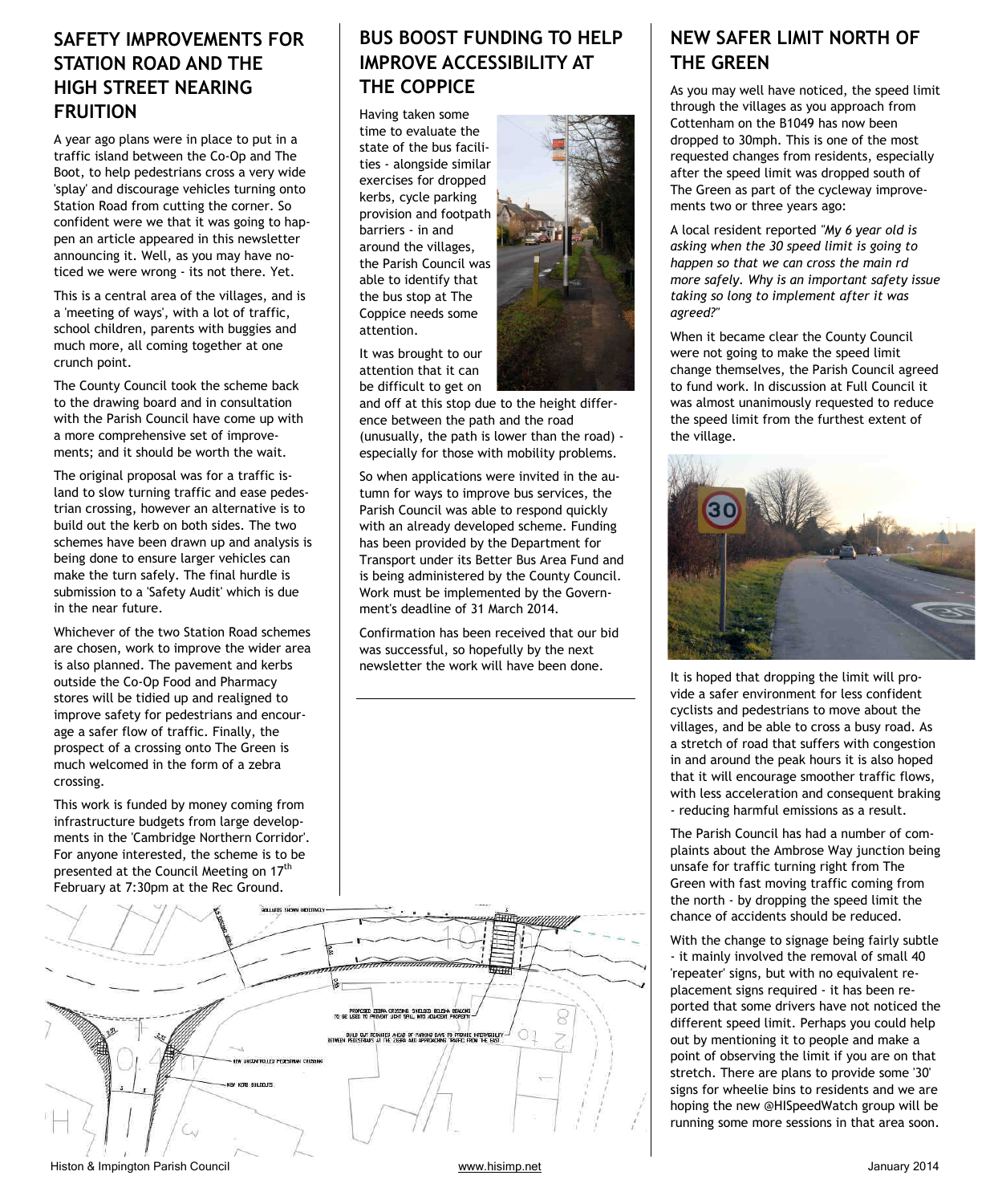# **DO YOU LIKE MEETING AND HELPING PEOPLE?**

And have some time to spare?

Are you looking for something new to do in the New Year?

Voluntary drivers are needed in Histon and Impington for the community car scheme

The villages are currently covered by Cottenham CareCar.

Drivers are needed to help residents in Histon and Impington.

- The community car scheme provides a lifeline for those who would otherwise be unable to get to medical appointments, shopping and other services or to keep in touch with relatives and friends.
- Drivers use their own cars.
- They are covered by their own motor insurance.
- Additional insurance is provided by Cambridgeshire County Council.
- Passengers make a contribution to their journey and mileage expenses are reimbursed.
- All journeys are booked through a coordinator.
- Drivers can give as much or as little time as they wish.

If you are interested in finding out more please contact Jane Johannessen at Care Network on 01354 211919 jane.j@carenetwork.org.uk

# **SWITCH TO CHEAPER ENERGY OUR FUTURE, OUR PLAN**

Cambridgeshire residents are being given the chance to cut their energy bills with the launch of the Cambridgeshire Energy Switch scheme. The scheme, which is being supported by Cambridgeshire County Council, uses the collective bargaining power of residents to bid for better prices for electricity and gas to save you money.

From this week residents can

# **b** Cambridgeshire

sign up via www.cambridgeshire.gov.uk/

switch - the deadline for joining this first switch for 2014 is 18th February when energy suppliers are given an opportunity to offer this group of residents a deal to provide their electricity and gas. The more who sign up the better. There is no obligation to accept an offer from companies and the service is free of charge.

The aim of the Cambridgeshire Energy Switch scheme is to save money on energy bills at a time of rising prices. All residents on both credit and pre-payment meters qualify to join the Cambridgeshire Energy Switch.

Anyone wishing to sign up or find out more should log onto www.cambridgeshire.gov.uk/ switch If people do not have access to the internet they can use one of the computers in their local library or contact Cambridgeshire County Council via

emma.middleton@cambridgeshire.gov.uk

*(Continued from page 1)* 

There's a lot in this which doesn't directly affect H&I but there's also much that does including congestion on the B1049 and improvements in bus services including guided bus connections.

If we are going to be able to influence these developments in a way that ensures that they enhance our villages and improve the quality our lives we must have our own planning framework in place and that means a Neighbourhood Plan.

Neighbourhood Plans are relatively new and not many have been developed. Typically local councils (town and parish) take the lead but they must reflect extensive local involvement. When adopted, the process can take 18 months to two years, the plans are material planning considerations and development plans can be rejected because they do not conform.

A Neighbourhood Plan for Histon & Impington is important and we need your support.

The Parish Council has initiated the Neighbourhood Plan process and there will be an open meeting on Thursday 6<sup>th</sup> February 2014. Come along if you're interested in how our villages will develop in the future and how you can play a role in that process.

There's more information about the Neighbourhood Plan for Histon & Impington at www.hiplan.net.

# **CHOIR 2000**

Choir 2000 traditionally holds a retiring collection



for a local charity at its Advent concerts. Thanks to the generosity of the audience at the Advent concerts on 6<sup>th</sup> and 7<sup>th</sup> December 2013 the choir was able to send a donation of £900.00 to Arthur Rank Hospice. We wish to thank all those who contributed so magnificently.

The next Choir 2000 concerts will be held on Friday 21<sup>st</sup> and Saturday 22<sup>nd</sup> March, at 8.00pm at the Histon Baptist Church with performances of the 'St John Passion' by J.S. Bach.

Ticket prices will be held at £10.00, £8.00 concessions, £5.00 for students. Under 16s free . They will be available from the middle of February from Jane's Frames, Histon

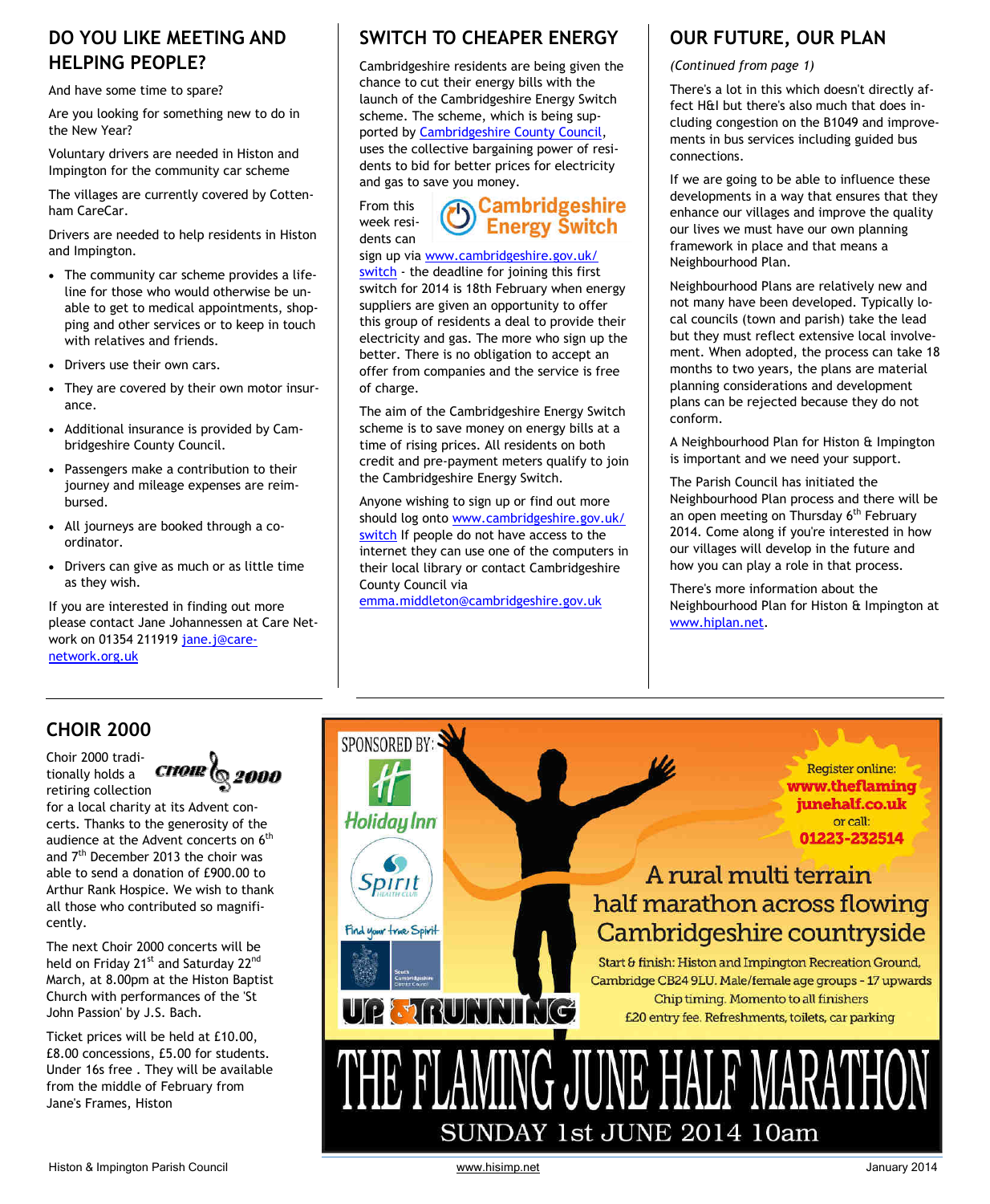### **DO SOMETHING SPECIAL… BECOME A FOSTER CARER IN 2014**

Cambridgeshire County Council needs more foster families to help transform lives and meet the needs of local children and young people. Although the service has seen an increase in enquiries they still need to encourage more people to make that call and consider fostering.

People become Foster Carer because they want to give children and young people a home for as long as they needed it. There are so many positive changes that a families love and commitment can make and anyone who has a caring nature should consider fostering.

Every child is different so we need different Foster Carers. If you have a spare room and can offer stability, security and the positive experience of a loving family then we want to hear from you.

You might be:

- Married, in a civil partnership, single or living with a partner
- From an ethnic background
- In work, unemployed or retired

Recruiting local people will mean that children and young people can live in their own community, continue to attend the same school and maintain contact with their family and friends.

In return we offer generous allowances including a start up package, 24 hour support and full training.

Call our freephone number on 0800 052 0078 or email fanda@cambridgeshire.gov.uk

# **BYPASS FARM- A NEW COMMU-NITY OPEN SPACE ?**

*(Continued from page 1)* 

Negotiations have since progressed with the owners, County Farms (part of the County Council) and it is anticipated that in the near future, possibly at the February Parish Council meeting, a proposal will be made to proceed to acquire a lease on the land.

The Parish Council Community Facilities Committee believes that the leasehold purchase of the land at the Bypass Farm now is justifiable in itself to provide usable public open space irrespective of specific developments for specific purposes. They consider that the acquisition would represent a strategic investment for the future and safeguard the land from development.

An incremental approach to provide facilities over a period of between five and ten years could provide both flexibility and momentum to encourage active participation from the community.

The Parish Council over the last decade has a good track of delivering new and improved community facilities but will require help if the initial first step to acquire the land is agreed. If you would like to become involved please contact Angela Young at the Parish Office on 235906 or email clerk@hisimp.net



### **RECREATION GROUND WEEKLY ACTIVITIES SPRING 2014**

Activities for all ages held in the Recreation Ground Centre unless otherwise advised

#### **Sunday**

HITT (Histon & Impington Table Tennis) 5.30pm every Sunday. All welcome including children aged 10 and over

#### **Monday**

Rec Monday Club 10 – 11am. Make new friends during gentle exercises seated and standing, plus refreshments. Transport can be provided

Stroke Survivors/Recovers Group 11.30 – 1.30pm with experienced instructors from Pos+Ability. Transport can be provided

#### **Tuesday**

Well-Being Pilates Class 9.30 – 10.30 am (term time): Contact Jax Eade – 01223 262767, pilates@jaxeade.co.uk

Zumba Gold - New for 2014! - 11 to 12 noon (term time): Contact Davina Mee 07779 244250

April Martin Ballet Classes 4 -7 pm (term time): Contact April Martin – 01954 200533, tutusrus@ntlwold.com

#### **Wednesday**

Jill Bridger Melody Bear Dance Classes 9.45 – 11.45am (term time): Contact Karen Dear – 01480 469711, karendear99@aol.com

Multi Skills Activities 4 – 4.45pm for 4-6 year olds with a qualified coach

Junior HITT (Histon & Impington Table Tennis) 5 – 6pm for 7-11 year olds with a qualified coach

Zumba Classes 6.30 – 7.30 pm all year round Contact Katie Granger – 07980 429730, katiegranger.zumba@gmail.com

#### **Thursday**

Pilates 10 – 11am

Tai Chi 11.30 – 1pm whole body exercise

Rec Singing Group 2.30 – 4pm. Not a choir, no audition, good friends, good company. Held second and fourth Thursday afternoons

#### **Friday**

Healthy Walking Group 9.45 – 10.45am, meets outside Recreation Ground Pavilion

Baby 'Sing and Sign' classes 9.30 – 12 noon (term time): Contact Lorna Dunn 07795 576801, singandsigncambridge@yahoo.com

Where no contact details are given, the event is organised via Friends of the Rec and the contacts are:

General activities: Neil 232514 Older people call Jean 07772 437789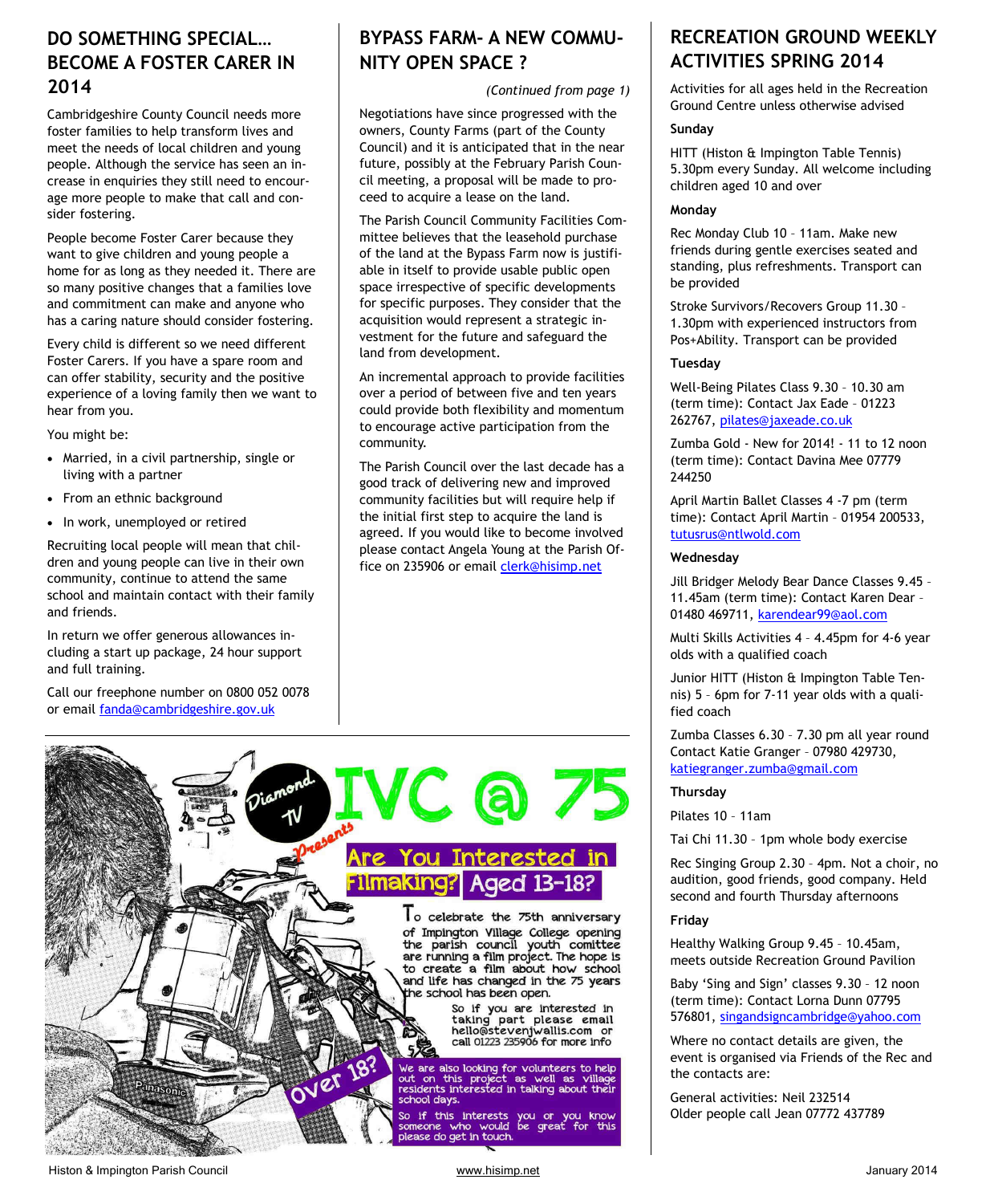#### **SWEETNESS AND LIGHTS**

'The lights reflecting in the pond were enchanting and captured the magic of Christmas.'



Such reflections as this from one observer, in themselves, give the same warmth and delight as the lights on The Green clearly provided over the holiday period. Indeed, feedback generally, both through conversa-

tion and online, offered much encouragement to those responsible for the festive display to ensure that the tradition of lighting the villages at Christmas is sustained and developed next year and beyond. We also managed to obtain a Christmas Tree to brighten the area for our Kings Meadows residents and some super solar lights for the Copse just in time for Santa's Grotto this year.

People's personal tastes, where Christmas displays are concerned, are never likely to achieve much in the way of common ground: and whilst, for some, the spangly necklace, new this year, was somewhat 'vulgar' or 'out of place', and others consider having too many lights 'tacky and garish', there have been many more who felt that the whole spectacle was 'up with the best' and hoped that we 'might have some more next year'.

Whatever developments do emerge depends on a number of constraints –



practical, budgetary, logistical, as well as those simply of 'taste'; to help address all those issues, the Council would welcome positive suggestions for next year, in addition to any offers of practical assistance, particularly in the context of events or activities which could 'happen' during the Christmas period.

In the meantime, our sincere thanks must go to our electrician Adam Edwards, his helpers on the day Trevor Smith and Derek Marston, Floratec for donating the Christmas tree which 'looked lovely' as it sparkled in the windy darkness and was repeatedly described as 'great!' by those who replied online; and to all those businesses who responded so generously to the Council's appeal for financial help, so making The Green a bright place to be at Christmas:

Village Fryer The Phoenix Purple Media Daisy Chain The Boot Inn Jane's Frames Cambridge Building Society Print Out Barclays Bank The Red Lion Tucker Gardner

## **THE HIGH STREET: CHANGE HAPPENS**

This year we'll see big changes at both ends of the High Street.

At the top end at the School Hill junction we will see the new St Andrews Centre (www.standrewscentre.org.uk) opening. Not only will we see the refurbishment of the hundred year old Church Halls but the community will also acquire a new cafe and several modern meeting rooms.



Artist's impression of the new St Andrews Centre

And at the bottom end the High Street and Station Road junction will be remodelled. This (see page 4) will deliver significant improvements for pedestrians who cross Station Road, walk across the front of the Co-Op and cross onto the Green.

We are fortunate in having such a vibrant and successful High Street and other shops and cafes and a pub along Station Road and in Vision Park. We also plan to add to these in developments close to Histon Station.

Looking forward most people would say that we should protect the High Street; in fact we'd probably like to see it develop and respond to the community and its needs for the future. Now's you chance to say how this might happen. We've set up a survey site at is.gd/BL8oOv. Please go to the site and give us your ideas.



# **ELECTRICAL WASTE KERBSIDE COLLECTION - HELPING OUR COMMUNITY**

You may well have been one of the residents who took advantage of the kerbside collection of unwanted electrical goods on 7 November.

Despite efforts to advertise the service on our website, various notice boards and via this newsletter, some residents were unaware of the event. It will be repeated on  $8<sup>th</sup>$  May 2014 – look out for details! A great way to clear out that clutter without a major trip to the landfill/recycling site.

3,081kg was collected from 78 properties, ranging from large appliances like fridges down to small ones such as kettles. This has resulted in a payment to the Parish Council of £102.04 which will be used towards improvement projects planned in the villages.

The WISER Group are a local electrical recycler, based in St Ives who have been operating for nearly 10 years, employing local people, working with Charitable Organisations providing work for the long term unemployed and young people.

# **ARE YOU, OR HAVE YOU EVER BEEN A BROWNIE?**



This year we celebrate 100 years since the formation of the Brownies, or thdau Rosebuds as they were initially

known, and you are invited to join in with a very special challenge.

Our local Brownies will be taking part in a number of exciting activities to celebrate the occasion, and one of these is a challenge to the whole community. **We would like to invite anyone who has ever enrolled as a Brownie to place a candle or light in their window on the evening of the 22nd February from 5**  **– 8.00pm.** 22nd February is of course our 'Thinking Day' and Brownies both past and present all over the country will be taking part in this challenge. The girls will be going out during the evening to see how many Brownies there have been in our villages.

If you would like to learn more about Girlguiding or Brownies you can do so via our website www.girlguiding.org.uk or, more locally www.histondistrictguiding.btck.co.uk